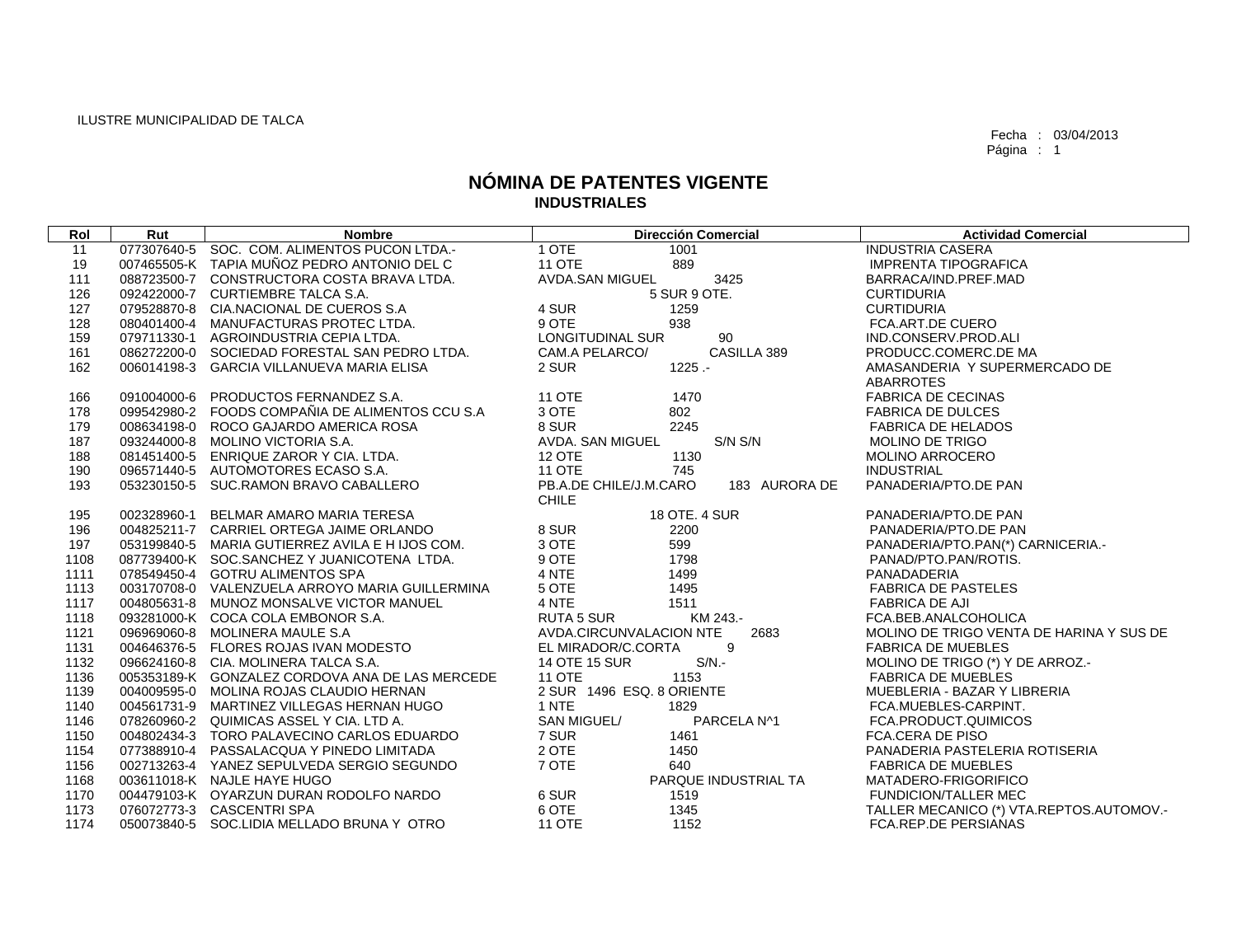Fecha : 03/04/2013 Página : 2

## **NÓMINA DE PATENTES VIGENTE INDUSTRIALES**

| Rol  | Rut               | <b>Nombre</b>                                   | <b>Dirección Comercial</b>               | <b>Actividad Comercial</b>               |
|------|-------------------|-------------------------------------------------|------------------------------------------|------------------------------------------|
| 1181 | 099549060-9       | PROMETAL S.A.                                   | <b>11 OTE</b><br>749                     | TLLER MEC/VTA.REP.AU                     |
| 1185 | 006686094-9       | SANCHEZ ALBORNOZ MARIA MAGDALENA                | PARQUE INDUSTRIAL/<br>LOTE 6             | <b>CURTIEMBRE</b>                        |
| 1186 | 089839900-1 FAYMO |                                                 | KM. 257<br><b>LONGITUDINAL SUR</b>       | <b>FCA.MUEBLES OFICINA</b>               |
| 1189 |                   | 004613316-1 AGUILERA BUSTOS JOSE RAMON          | PANAM.SUR/C.MOLINO T                     | BARRACA ELABORADORA*                     |
| 1192 |                   | 089840000-K MAYORGA Y CIA. LTDA.                | 2 OTE<br>1141                            | VTA.MAQ/MUEB/REP.MAQ                     |
| 1193 | 096623780-5       | INDUSTRIAS ECASO S.A.                           | <b>LONGITUDINAL SUR</b><br>KM.255        | FCA.EJES/CARBURADORE                     |
| 1197 | 003456162-1       | CONDE ZUÑIGA HECTOR                             | 4 OTE<br>2275                            | FCA.FRAZAD/DEP.MERCA                     |
| 1199 |                   | 006139804-K SANCHEZ CABEZAS CAROL RENE          | <b>11 SUR</b><br>1911                    | FABRICA DE CAJONES COMPRAVENTA DE        |
|      |                   |                                                 |                                          | <b>MADER</b>                             |
| 1201 |                   | 002356007-0 CANTUARIAS AHUMADA PEDRO VICENTE    | 10 OTE<br>920 2 Y 3 SUR                  | <b>FABRICA DE HELADOS</b>                |
| 1204 |                   | 050665680-K MARCO A. VILCHES BRIONES Y OTRO.    | 1 NTE<br>1445                            | FABRICACION * COMERCIALIZACION DE MUEBL  |
| 1207 |                   | 004039342-0 ALVARADO MORALES ESTELVINA DEL CARM | 4 SUR<br>2302                            | MASAS HORN/PTO.PAN                       |
| 1209 | 005643242-6       | REBOLLEDO VILLAGRA SONIA ELENA                  | <b>MIRAFLORES</b><br>492 VILLA EDEN      | <b>MASAS HORNEADAS</b>                   |
|      |                   |                                                 |                                          |                                          |
| 1217 |                   | 078646770-5 SOC.COM, E IND, JAROS LTD A.        | <b>15 SUR</b><br>1522 9 Y 10 OTE.        | FABRICACION MUBLES Y ACCESORIOS          |
| 1218 | 099530480-5       | TRESMONTES LUCCHETTI AGROINDUSTRIAL             | <b>C.SAN CLEMENTE</b><br><b>KM.3 S/N</b> | ELABORACION * ENVASADO, EXPORTACION      |
|      |                   |                                                 |                                          | <b>COMER</b>                             |
| 1227 | 096516320-4       | AGRICOLA Y COMERCIAL LIRCAY S.A.                | CAMINO LAS RASTRAS,                      | FABRICA DE ALIMENTOS CONCENTRADOS EN     |
|      |                   |                                                 |                                          | PO.                                      |
| 1228 |                   | 050487790-6 MARIA A. SEPULVEDA GARRIDO Y OTRO   | 6 OTE<br>1235                            | <b>IMPRENTA TIPOGRAFICA</b>              |
| 1234 |                   | 004253809-4 ACEITUNO PALMA ELIAS                | AVDA. CANCHA RAYADA<br>1689              | FABRICA DE HELADOS ALMACEN               |
| 1237 |                   | 079602110-1 LETELIER Y SOTO LTDA.               | 7 OTE<br>1369                            | FCA.TUBOS ESCAPES(*) SILENCIADORES.-     |
| 1240 |                   | 096568740-8 GASCO GLP S.A.                      | 3455<br><b>RUTA 5 SUR</b>                | PRODUCCION Y * DISTRIBUCION DE GAS       |
| 1251 |                   | 003431497-7 DIAZ ROJAS JOSE IGNACIO             | CAM. A DUAO LAGUNA EL TORO KM 1,6        | <b>CURTIDURIA Y TALLER</b>               |
| 1252 |                   | 096796990-7 ACOFRUT S.A                         | PARCELACION PROVIDENCIA<br>25 - 26 - 27  | EMPACADORA Y * FRIGORIFICO               |
| 1253 |                   | 096778840-6 COAMA S.A.                          | <b>18 OTE</b><br>850                     | <b>AGROINDUSTRIA</b>                     |
| 1256 |                   | 004470544-3 CAMPANO VASQUEZ EDUARDO ENRIQUE     | 7 SUR<br>1713                            | FCA.PUERTAS-VENTANAS                     |
| 1257 |                   | 004679863-5 GARCIA ANDRADES CARLOS DEL CARMEN   | 8 SUR<br>2545                            | PANADERIA/PTO.DE PAN - ALMACEN Y ROTISER |
| 1261 |                   | 011071636-2 GOMEZ GARRIDO JEANNETTE ARIELA      | 4 OTE<br>65 13 Y 13 1/2 SUR              | PANADERIA Y * ROTISERIA                  |
| 1263 |                   | 004143278-0 ROJAS TAPIA JUAN ALBERTO            | 31 OTE<br>310                            | PANADERIA ROTISERIA                      |
| 1274 |                   | 005934798-5 VALENZUELA SANDOVAL JUAN ARNOLDO    | 1 OTE<br>102                             | FABRICA DE CECINAS CARNICERIA FIAMBRERI  |
| 1276 |                   | 050008850-8 MIGUEL Y ROBERTO TRICIO I.          | 8 OTE<br>1835                            | <b>FABRICA DE CECINAS</b>                |
| 1279 | 009638679-6       | GONZALEZ ROJAS ALEJANDRO MAURICIO               | 10 NORTE 1980                            | PANADERIA Y ROTISERIA                    |
| 1282 |                   | 076082479-8 ALIMENTOS MONTE BAEZA S.A.          | KM. 252<br>PANAMERICANA SUR              | ELABORACION DE PRODUCTOS ALIMENTICIOS    |
| 1285 |                   | 004973068-3 MUNOZ ORTEGA LUIS ORLANDO           | 12 SUR 9 OTE.                            | PANAD/PTO.PAN/P.VRS.                     |
| 1297 |                   | 090086000-5 SCHORR Y CONCHA S.A.                | AVDA, CARLOS SCHORR<br>433               | FCA.PAPELES-CARTONES                     |
| 1304 |                   | 002721666-8 SOTO FLORES MARIO LUIS              | <b>10 OTE</b><br>1077                    | <b>IMPRENTA TIPOGRAFICA</b>              |
| 1307 | 085641100-1       | SOC. NORAMBUENA ALDANA LTDA.                    | 3 OTE<br>798<br>4 OTE                    | <b>IMPRENTA TIPOGRAFICA</b>              |
| 1308 | 002615151-1       | MONTOYA ESPIL LUIS                              | 1365<br>7 NTE                            | <b>IMPRENTA TIPOGRAFICA</b>              |
| 1311 | 004452996-3       | JAÑA GONZALEZ MARIA IRIS                        | 1675                                     | <b>FCA.CAJAS DE CARTON</b>               |